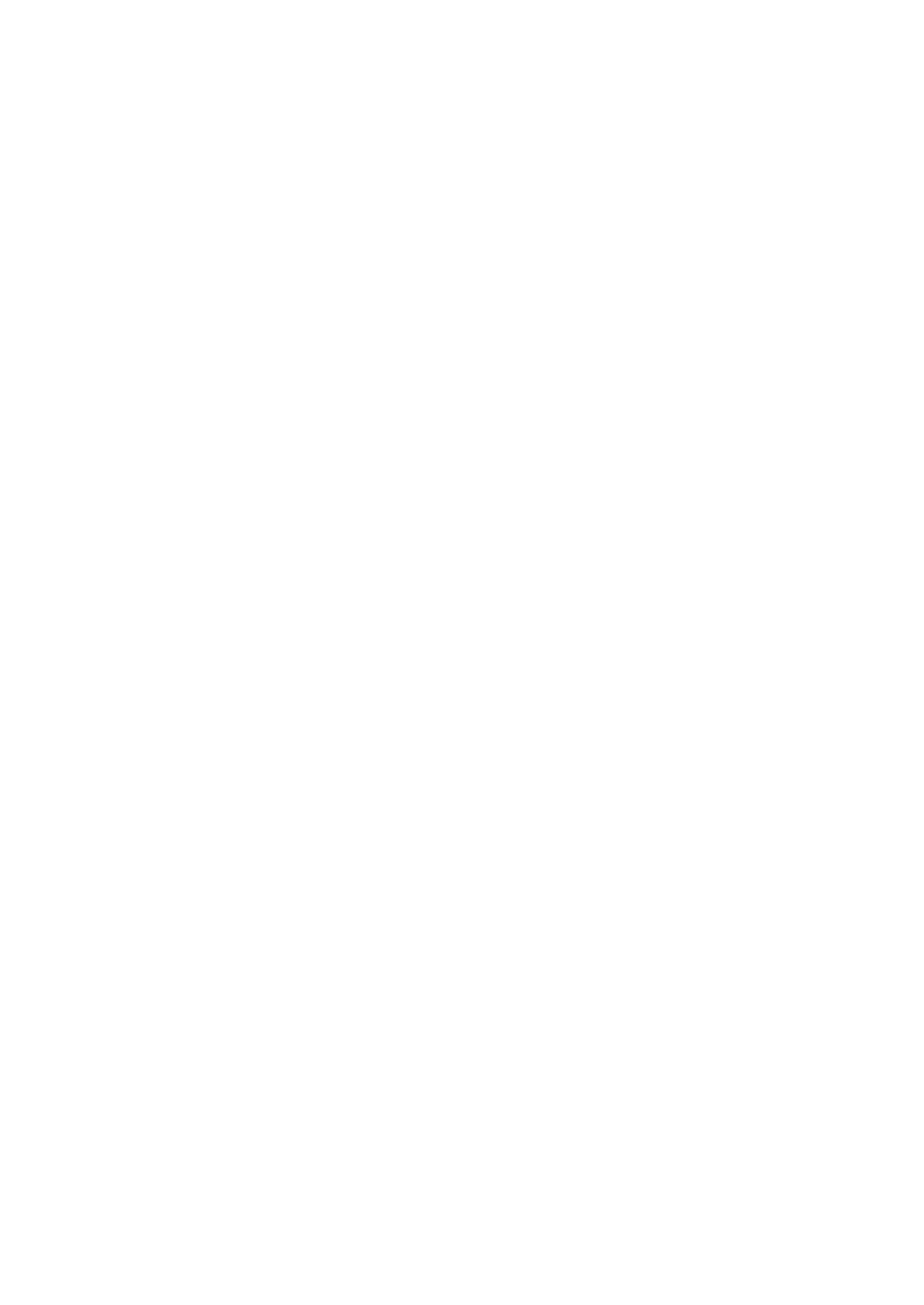#### **Decision IG.19/5**

#### **"Mandates of the Components of MAP"**

#### *The 16th Meeting of the Contracting Parties,*

*Recalling* Article 17 of the Barcelona Convention for the Protection of the Marine Environment and the coastal region of the Mediterranean as amended in Barcelona in 1995, hereinafter referred to as the Barcelona Convention by which the Contracting Parties designate the United Nations Environment Programme as responsible for carrying out a series of Secretariat functions spelt out in the Article,

*Considering* Article 1 of the Barcelona Convention related to the geographical coverage of its application and the relevant articles of different Protocols,

*Recalling* also the institutional provisions of the Mediterranean Action Plan adopted by the Conference of Plenipotentiaries held in Barcelona, Spain, from 9-10 June 1995, with regard to the role of the Coordinating Unit and the Regional Activity Centres as well as the decision IG 15/5 on the Governance Paper taken by the 15<sup>th</sup> Meeting of the Contracting Parties in Almeria,

*Acknowledging* that MEDPOL Programme and six centres based in different Mediterranean countries that have been acting as Regional Activity Centres (RACs), hereinafter referred to as MAP components, to support MAP for the implementation of the Convention, its related Protocols as well as its strategies including the MSSD and that they have provided and continue to provide very valuable services in the form of technical outputs and assistance in their respective areas of expertise to the Contracting Parties,

*Acknowledging* the important and useful work carried out over the years by the Coordinating Unit, MEDPOL and the RACs, but *noting at the same time* that there is a need to define better the role and functions of the components of MAP in order to ensure synergy, better integration, avoid overlapping and to improve the efficiency and impact of MAP work;

#### *Decides to:*

*approve* the common introduction and the Mandates of the MAP components as contained in the Annex to this Decision and its appendices;

*take note* of MAP components' present sources of funding, synergy and partner organization tables as presented in appendices I, II and III to the Annex to this decision;

*Requests* the Coordinating Unit to monitor the implementation of this Decision with a view to ensuring that the activities of the MAP components are carried out in a coordinated, integrated and efficient manner as well as in conformity with their mandates and to report periodically to the Meeting of the Contracting Parties on any required updating of component mandates as to ensure their coherence with the mission, strategies and priorities of the Mediterranean Action Plan, the Barcelona Convention and its Protocols.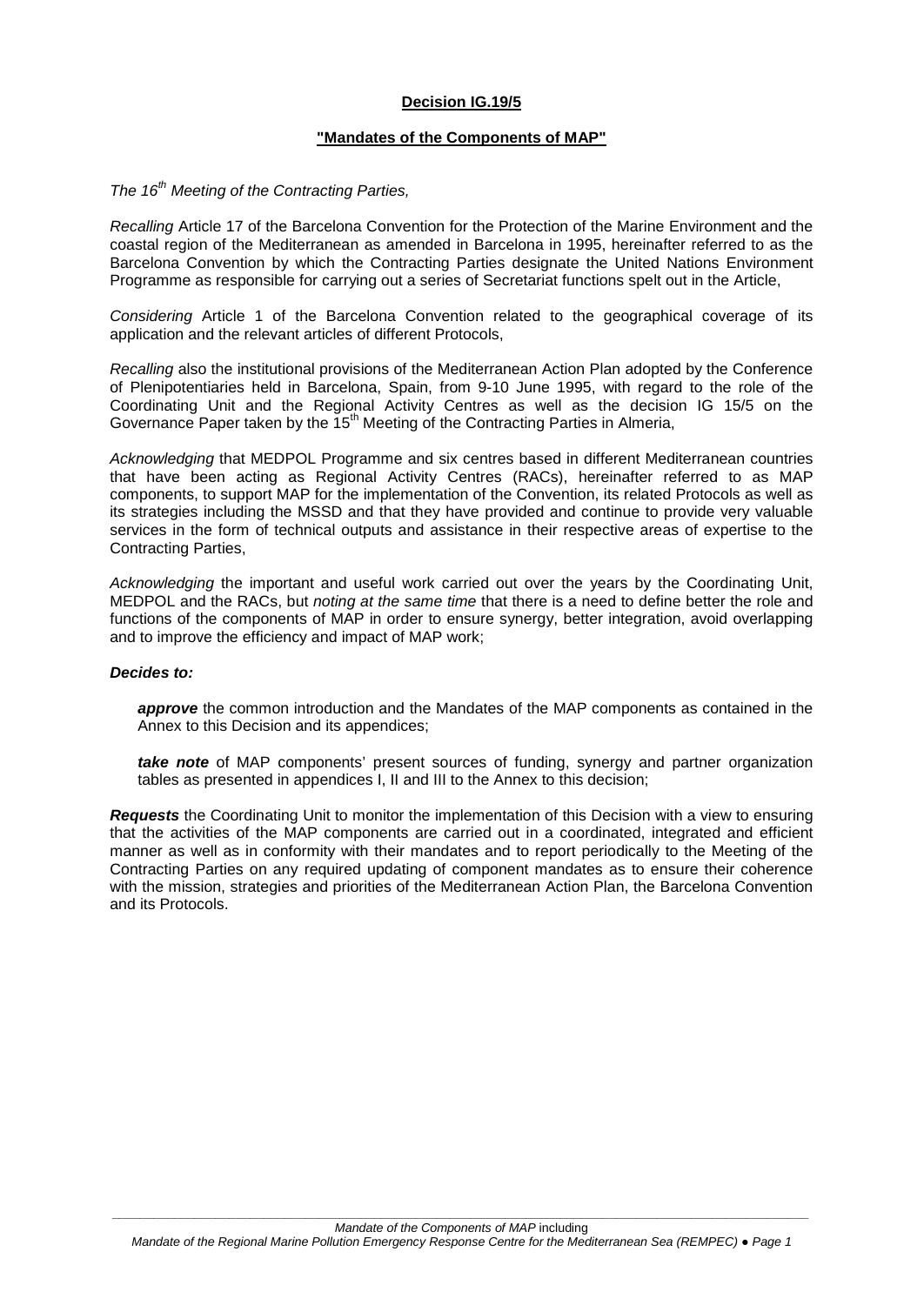## **ANNEX**

#### **Mandates of the components of the Mediterranean Action Plan (MAP)**

#### **1. Common Introduction**

The general objective of MAP is to contribute to the improvement of the marine and coastal environment and the promotion of sustainable development in the Mediterranean region*.*

In this context, MAP components assist Mediterranean countries to fulfil their commitments under the Barcelona Convention and its Protocols, and implement the decisions of the meetings of the Contracting Parties, and the Mediterranean Strategy for Sustainable Development (MSSD) and MCSD recommendations.

Under the leadership of the Coordinating Unit, MAP components assist, within their respective fields of activity, in the implementation of the MSSD and, when so requested by a Contracting Party, in developing its National Strategy for Sustainable Development (NSSD).

All MAP components will strive to enhance the impact and visibility of MAP **actions** through:

- *a. effective and concrete activities, developed on the basis of sound science-based assessments;*
- *b. enhanced cooperation based on a corporate and integrated approach with regional and global initiatives;*
- *c. more effective and targeted communication to the general public and to decision makers, including through the improved dissemination of results;*
- *d. further strengthening of the MAP shared information system and its various databases, and a web mapping application based on a harmonized corporate approach that should strive for inter-operability with other systems at the United Nations and regional levels;*
- *e. maintenance and regular update of their websites that clearly establish their linkage with MAP and the Barcelona Convention and its Protocols.*

Furthermore, all of the MAP components contribute to the application of the prevention and precautionary principles, the principle of common but differentiated responsibility, the principle of assistance, cooperation and partnership, and the ecosystem and participatory approaches.

The activities of MAP components are governed by the following operational principles:

- 1. The Five-Year and biennial Programmes of Work are developed in accordance with the Governance Paper, approved by the meeting of the Contracting Parties and implemented under the guidance of the Coordinating Unit.
- 2. With a view to increasing efficiency, maximizing results, avoiding duplication and improving the overall coherence of MAP system, consultation and collaboration with all MAP components will be sought.
- 3. Technical and scientific programmes, plans and other mandated outputs will be steered and carried out in close consultation with the MAP components' Focal Points and formally reviewed at their meetings every two years.
- 4. MAP partners will be consulted in the planning of activities and involved in their implementation, as appropriate.
- 5. Additional source of funding should be sought through the development and implementation of a MAP joint resource mobilisation plan.
- 6. Regardless of the source of funding, activities should focus on MAP priorities and emerging challenges of MAP relevance, as decided in consultation with the Coordinating Unit and the Bureau.
- 7. Transparency, accountability, efficiency and effectiveness shall guide planning, implementation, monitoring and evaluation of all activities.

*\_\_\_\_\_\_\_\_\_\_\_\_\_\_\_\_\_\_\_\_\_\_\_\_\_\_\_\_\_\_\_\_\_\_\_\_\_\_\_\_\_\_\_\_\_\_\_\_\_\_\_\_\_\_\_\_\_\_\_\_\_\_\_\_\_\_\_\_\_\_\_\_\_\_\_\_\_\_\_\_\_\_\_\_\_\_\_\_\_\_\_\_\_\_\_\_\_\_\_\_\_ Mandate of the Components of MAP* including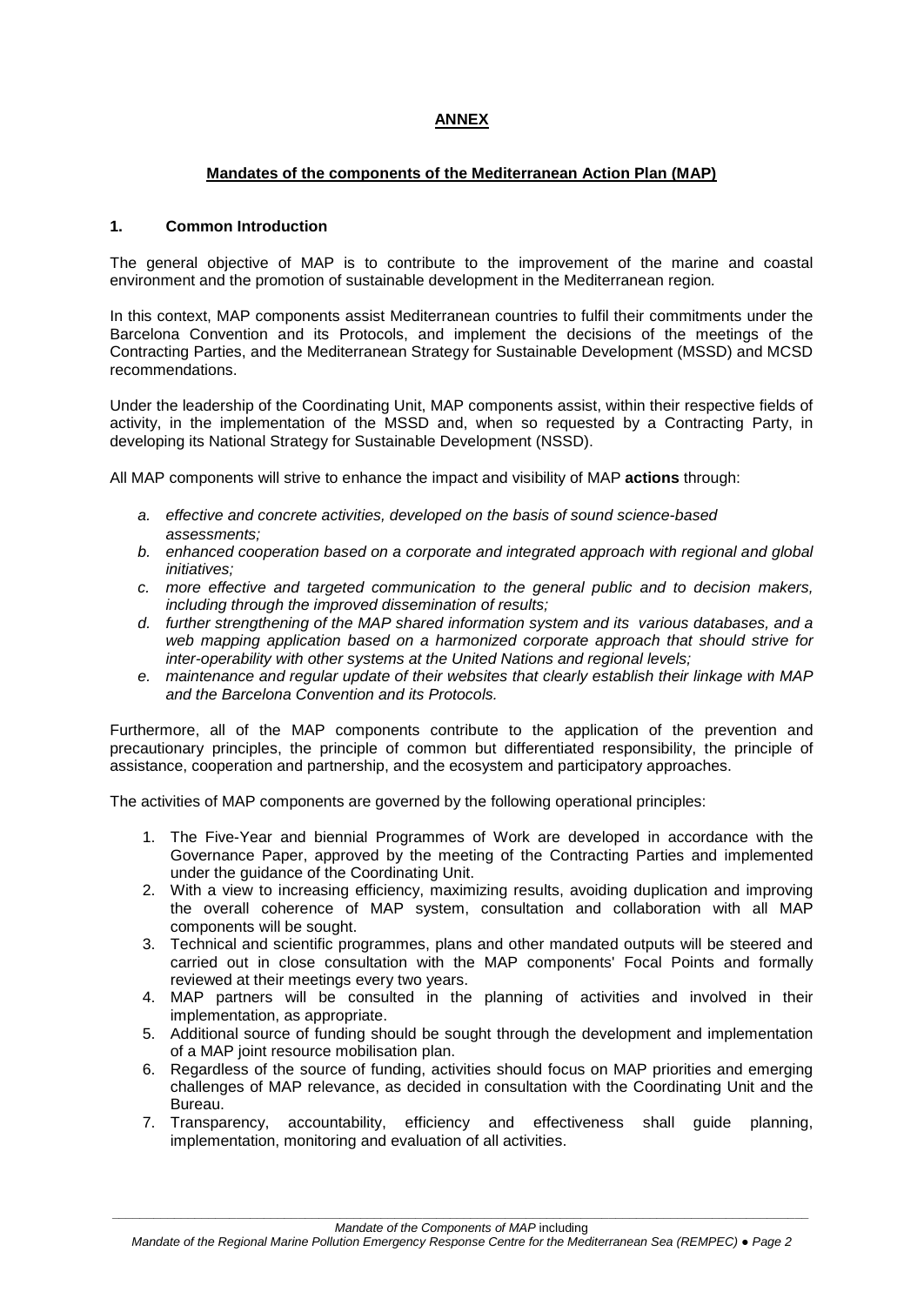#### **2. Mandate of the Mediterranean Pollution Assessment and Control Programme (MED POL)**

#### *Background*

*The Mediterranean Pollution Assessment and Control Programme (MED POL) was established in 1975 by the very first intergovernmental meeting of the Mediterranean coastal States, convened by UNEP to consider the formulation of a broad and complex programme for the protection of the Mediterranean sea area. MED POL became the first operational programme of the Mediterranean Action Plan (MAP) as its land-based pollution assessment and control component. The Programme went through three phases and is now in Phase IV (2006-2013). After giving emphasis to the assessment of pollution, since Phase III MED POL has focused on pollution reduction and control.* 

#### *Objective and mission statement*

The objective of MED POL is to contribute to the prevention and elimination of land-based pollution of the Mediterranean. In this respect, MED POL's mission is to assist the Contracting Parties, through planning and coordination of initiatives and actions, including promoting and catalyzing synergies and investments programmes, to meet their obligations under the Barcelona Convention and the Dumping, LBS and the Hazardous Wastes Protocols; facilitate the implementation of National Action Plans to address land-based pollution and LBS-related legally binding programmes and action plans; and continuously assess the status and trends of pollution of the Mediterranean.

#### **Scope of action and key issues**

MED POL's main fields of action include:

- *1. the assessment of the status and trends in the quality of the marine and coastal environment including health-related aspects of marine pollution;*
- *2. promoting policy reforms for the implementation of national action plans, including programmes and measures, for the reduction and gradual elimination of pollution, the mitigation of the impacts of pollution and the restoration of systems damaged by pollution;*
- *3. catalyzing and facilitating the realization by the countries of the pollution reduction actions listed in their NAPs by bridging between countries and international and regional donors and financial institutions;*
- *4. the regular assessment of loads of pollution reaching the Mediterranean, and the determination of trends in coastal areas including pollution hot spots;*
- *5. the collection, analysis and dissemination of data and information on pressures and state of the marine and coastal environment;*
- *6. capacity building and technical assistance to support the Contracting Parties in the above areas.*

MED POL's action in these fields is based on a number of principles and assumptions:

- *1. the full integration of monitoring into the pollution control process adopted by the Contracting Parties, so as to ensure the continuous assessment of the status and trends of pressures and quality of the marine and coastal environment and the effects of pollution and to assess the effectiveness of the pollution reduction measures implemented by countries;*
- *2. the gradual application, as appropriate, of common and differentiated responsibilities in the process of reducing pollution, as agreed by the Parties, to facilitate the long-term implementation of pollution reduction policy, strategies and programmes;*
- *3. the functional harmonization of monitoring, assessment and pollution control activities, as well as data quality assurance, data collection and processing, reporting and data management policies and procedures, with those adopted by regional, international and global bodies and organizations;*
- *4. the synchronization of MED POL assessment and reporting schedules, and the harmonization of assessment and reporting procedures, with the schedules and procedures adopted for the evolving global assessment of the state of the marine environment.*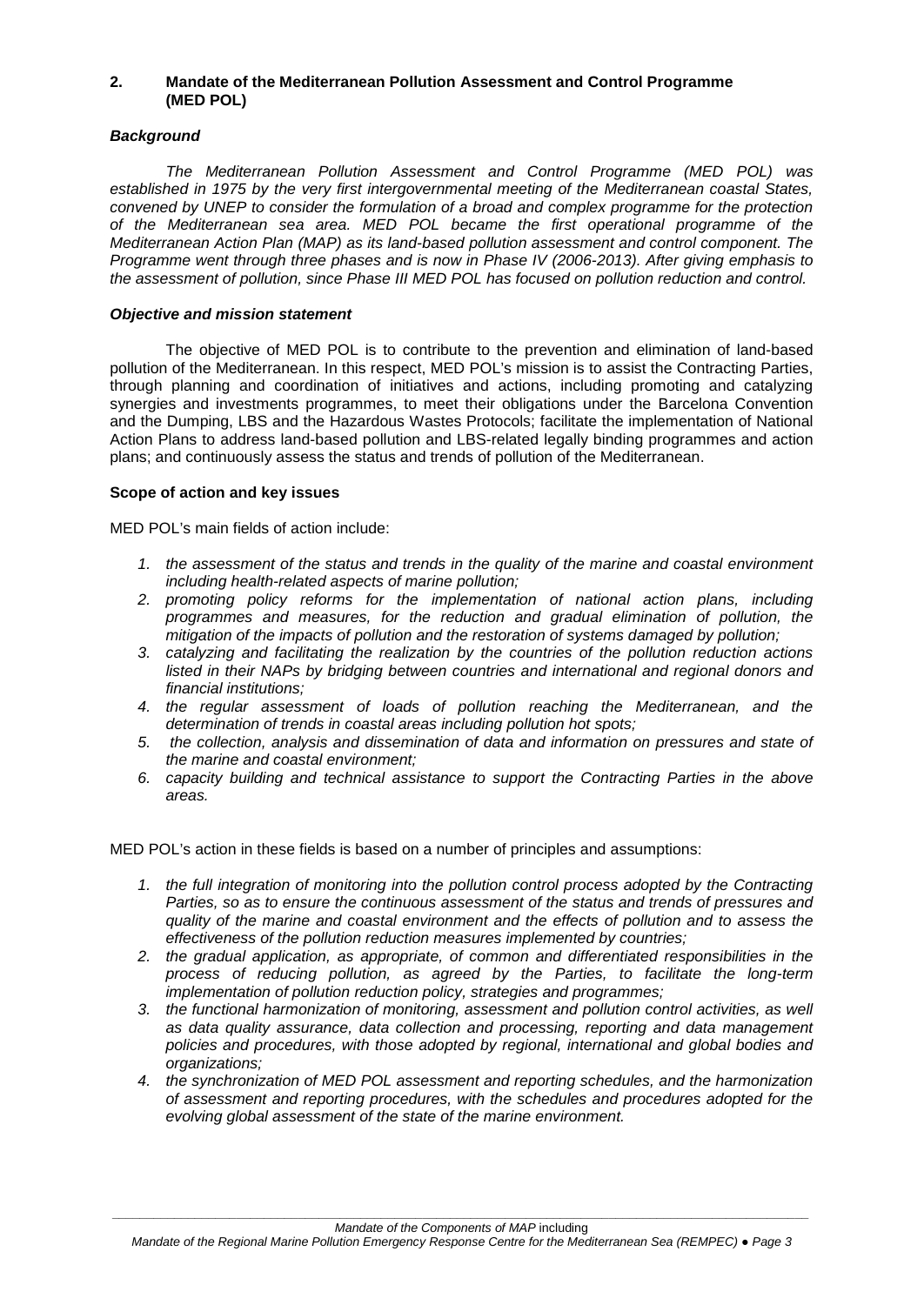#### **3. Mandate of the Regional Marine Pollution Emergency Response Centre for the Mediterranean Sea (REMPEC)**

#### *Background*

*The "Regional Oil Combating Centre" (ROCC) was originally established in 1976 by the decision of the Contracting Parties with the mandate to strengthen the capacities of coastal States in the Mediterranean region and to facilitate co-operation among them in order to combat massive marine pollution by oil, particularly by developing national capacities to combat oil pollution and by establishing a regional information system with a view to dealing with marine pollution emergencies. The Centre's mandate was extended over the years in conformity with the decisions of the Contracting Parties with a view to addressing relevant emerging issues and the respective global developments with a particular focus on preventive measures against pollution from ships. In 1989, the name of the Centre was changed to the Regional Marine Pollution Emergency Response Centre for the Mediterranean Sea (REMPEC). REMPEC is administered by the International Maritime Organization (IMO) in cooperation with UNEP/MAP.*

*In 2001, with a view to the adoption of the new Protocol concerning Cooperation in Preventing Pollution from Ships and, in Cases of Emergency, combating Pollution of the Mediterranean Sea (Prevention and Emergency Protocol), (2002), the Contracting Parties reaffirmed the involvement of the Centre in activities related to prevention of, preparedness for and response to marine pollution.*

#### *Objective and mission Statement*

The objective of REMPEC is to contribute to preventing and reducing pollution from ships and combating pollution in case of emergency. In this respect, the mission of REMPEC is to assist the Contracting Parties in meeting their obligations under Articles 4(1), 6 and 9 of the Barcelona Convention; the 1976 Emergency Protocol; the 2002 Prevention and Emergency Protocol and implementing the Regional Strategy for Prevention of and Response to Marine Pollution from Ships, adopted by the Contracting Parties in 2005 which key objectives and targets are reflected in the Mediterranean Strategy for Sustainable Development (MSSD). The Centre will also assist the Contracting Parties which so request in mobilizing the regional and international assistance in case of an emergency under the Offshore Protocol, should this instrument enter into force.

#### *Scope of action and key issues*

REMPEC's main fields of action for the prevention of pollution of the marine environment from ships and the development of preparedness for and response to accidental marine pollution and cooperation in case of emergency consist of:

- *1. strengthening the capacities of the coastal States in the region with a view to preventing pollution of the marine environment from ships and ensuring the effective implementation in the region of the rules that are generally recognized at the international level relating to the prevention of pollution from ships, and with a view to abating, combating and, to the fullest possible extent, eliminating pollution of the marine environment from shipping activities, including pleasure crafts;*
- *2. developing regional cooperation in the field of the prevention of pollution of the marine environment*  from ships, and facilitating cooperation among Mediterranean coastal States in order to respond to *pollution incidents which result or may result in a discharge of oil or other hazardous and noxious substances and which require emergency actions or other immediate response;*
- *3. assisting coastal States of the Mediterranean region which so request in the development of their own national capabilities for response to pollution incidents which result or may result in a discharge of oil or other hazardous and noxious substances and facilitating the exchange of information, technological cooperation and training;*
- *4. providing a framework for the exchange of information on operational, technical, scientific,*  legal and financial matters, and promoting dialogue aimed at conducting coordinated action at *the national, regional and global levels for the implementation of the Prevention and Emergency Protocol; and*
- *5. assisting coastal States of the region, which in cases of emergency so request, either directly or by obtaining assistance from the other Parties, or when possibilities for assistance do not exist within the region, in obtaining international assistance from outside the region.*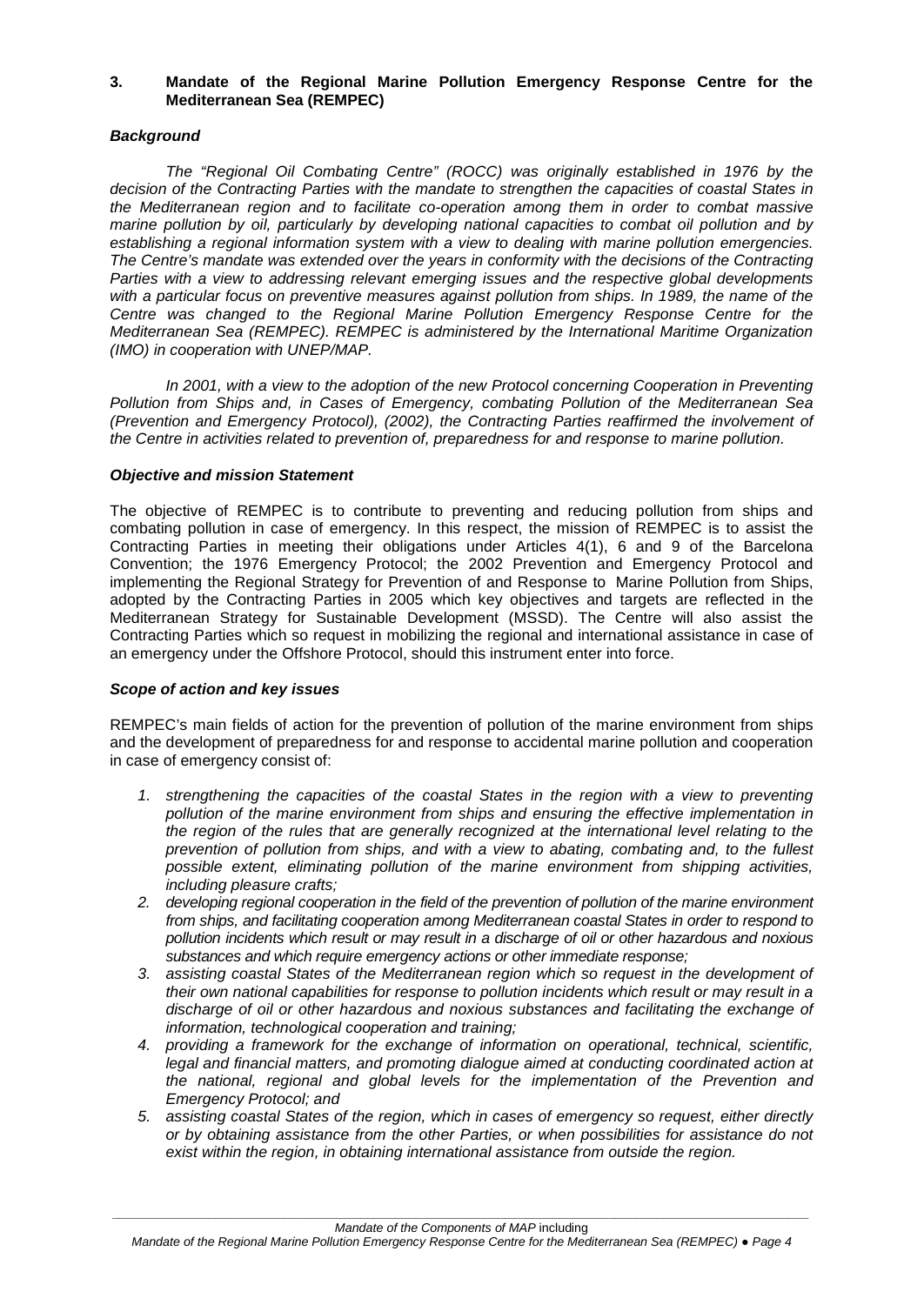#### **4. Mandate of Blue Plan Regional Activity Centre (BP/RAC)**

#### *Background*

*The Blue Plan was established in 1977 by the decision of an Inter-governmental Meeting (UNEP/IG.5/7) as a regional cooperation programme with the aim of "putting at the disposal of political*  leaders and decision-makers all information that will enable them to develop plans likely to ensure *sustained optimal socio-economic development without degrading the environment" and "helping governments of coastal states in the Mediterranean region to increase their knowledge of the joint problems they have to face, both in the Mediterranean Sea and in their coastal areas". In 1979, the Contracting Parties nominated MEDEAS, the organization that was in charge of implementing the Blue Plan programme, as a MAP regional activity centre that became the Blue Plan Regional Activity Centre of MAP in 1984. In light of global and further MAP environmental challenges, especially those relating to sustainable development, the focus of the Blue Plan/RAC evolved as a Mediterranean observatory for environment and sustainable development and a centre for prospective studies.*

#### *Objective and mission statement*

The objective of the Blue Plan/RAC is to contribute to raising awareness of Mediterranean stakeholders and decision makers concerning environment and sustainable development issues in the region, by providing future scenarios to assist in decision-making. In this respect and through its dual functions as an observatory of the environment and sustainable development and a centre for systemic and prospective analysis, the BP/RAC's mission is to provide the Contracting Parties with assessments of the state of the environment and development of the Mediterranean and a solid basis of environmental and sustainable development data, statistics, and indicators to support their action and decision making process.

#### *Scope of action and key issues*

The effective protection of the marine and coastal environment and the sustainable development of the region require a long-term approach to decision-making for which a firm basis of reliable and comparable data offering a realistic assessment of the state of the environment and development is needed.

Within this context and in the framework of the implementation of article 4 of the Barcelona Convention, 1995, and of the MSSD, 2005, the BP/RAC's main fields of action are:

- *1. ongoing identification, collection and processing of environmental, economic and social data and statistics for the use of stakeholders and decision-makers;*
- *2. assessment of the interaction between the environment and economic and social development, and the building of relevant indicators and tools to measure progress towards sustainable development;*
- *3. preparation of analyses and prospective studies to assist in constructing visions of the future as an aid to decision-making;*
- *4. dissemination of the findings of this work in the various appropriate forms and channels, including the regular publications of state of environment and development reports and environment and development outlook for the Mediterranean region; and*
- *5. assistance to the Contracting Parties in assessing the implementation of the MSSD in their National Sustainable Development Strategies.*

The main themes and areas covered by BP/RAC are consistent with the priority fields of action of the Mediterranean Strategy for Sustainable Development (MSSD). The activities are designed to facilitate its implementation and follow up.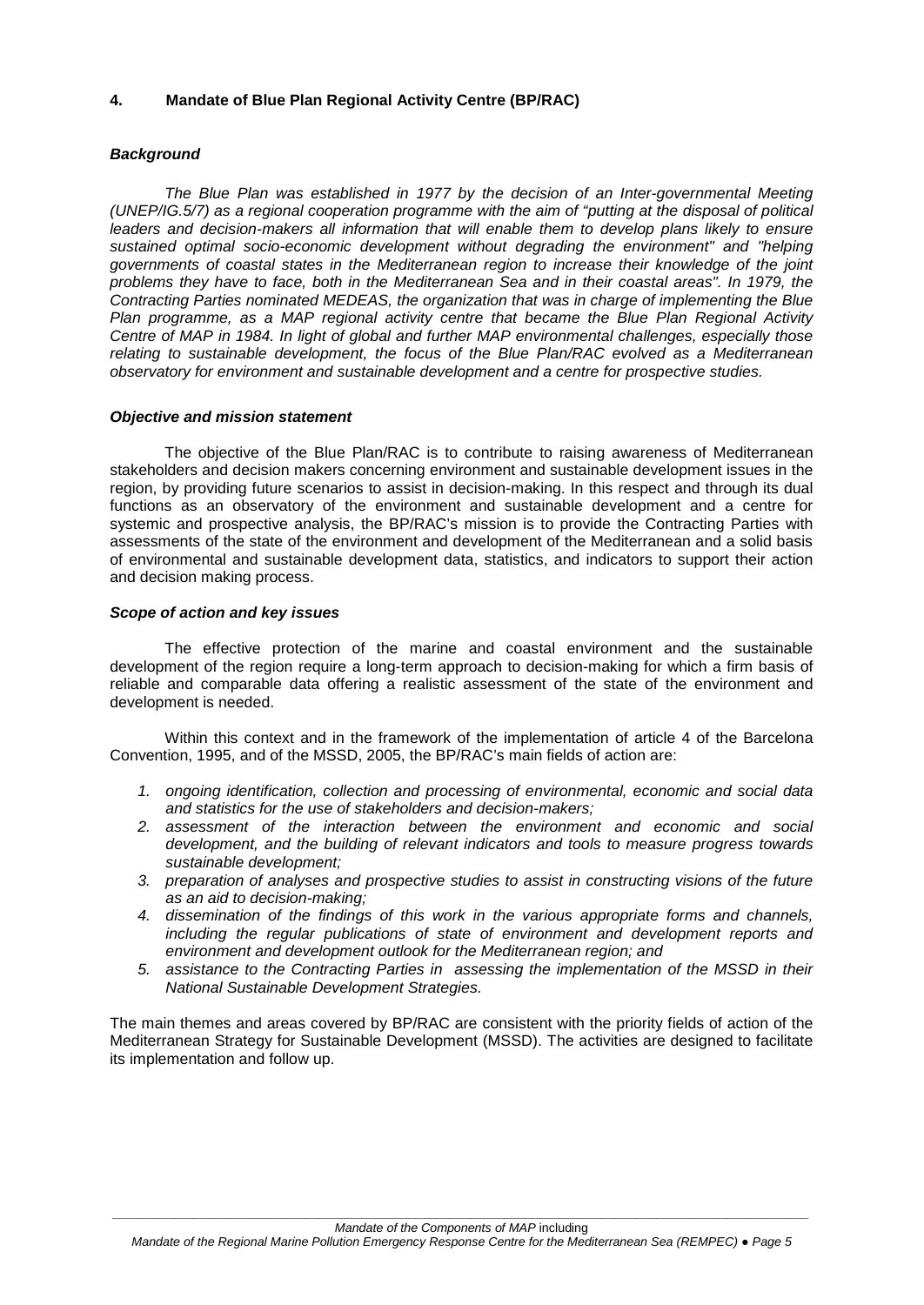#### **5. Mandate of the Priority Actions Programme Regional Activity Centre (PAP/RAC)**

#### *Background*

*The Priority Actions Programme Regional Activity Centre (PAP/RAC) was established in Split*  in 1980 by the decision of the Intergovernmental Meeting (UNEP/IG.5/7, paragraph 54) of 1977 to *assist in the implementation of the Integrated Planning Component of the Mediterranean Action Plan adopted in Barcelona in 1975. Its original mandate was broad in scope and encompassed ten priority actions in six fields of activity that required immediate action. With the further development of MAP, and in light of the challenges of the global environmental context, especially those relating to coastal areas, the focus of PAP/RAC's operations was subsequently repositioned to respond to the need for the sustainable development of the region's coastal areas, particularly through Integrated Coastal Zone Management (ICZM). The adoption of the Protocol on Integrated Coastal Zone Management in the Mediterranean (the "IZCM Protocol") in 2008 formalized the role of PAP/RAC with regard to the implementation of the ICZM protocol.*

#### *Objective and mission statement*

The specific objective of PAP/RAC is to contribute to sustainable development of coastal zones and sustainable use of their natural resources. In this respect, PAP/RAC's mission is to provide assistance to Mediterranean countries in the implementation of Article 4(i) of the Barcelona Convention, meeting their obligations under the ICZM Protocol and implement the Mediterranean Strategy for Sustainable Development (MSSD), 2005, and by carrying out, in particular, the tasks assigned to it in Article 32 of the ICZM Protocol, 2008.

#### *Scope of action and key issues*

PAP/RAC's main fields of action for the achievement of the sustainable development of coastal zones consist of:

- 1. *assisting the Contracting Parties in formulating and implementing national strategies for action plans under the ICZM protocol;*
- *2. assisting countries in the region in strengthening their capacities with a view of facilitating the sustainable development of coastal zones by ensuring that environment and landscapes are taken into account in harmony with economic, social and cultural development; preserving coastal zones and their integrity; ensuring the sustainable use of coastal natural resources; and achieving coherence between public and private initiatives and between all decisions by the public authorities at all levels that impact the coastal zones;*
- *3. assisting countries in the implementation of demonstration/pilot coastal management projects (such as Coastal Area Management Programme - CAMP) in selected local Mediterranean coastal areas to demonstrate the application of ICZM as a major tool, with a view to implementing specifically the ICZM Protocol. CAMP projects have the goal to develop relevant implementation instruments and procedures for sustainable development in project areas; to identify and apply relevant methodologies and tools; to contribute to capacity building at the local, national and regional levels; and to secure the broad use of the results achieved;*
- *4. developing regional cooperation in the field of capacity building and awareness raising of the importance of the integrated management of coastal zones through the organization of training, education and awareness–raising activities, networking, publications and the dissemination of information;*
- *5. developing ICZM methodologies and tools as well as addressing specific sectoral issues with a coastal focus in the framework of ICZM, such as urban development, natural resources management, sustainable tourism, landscape and heritage protection, coastal and soil erosion, infrastructure and transport, pollution and waste, climate change, and specific coastal ecosystems.*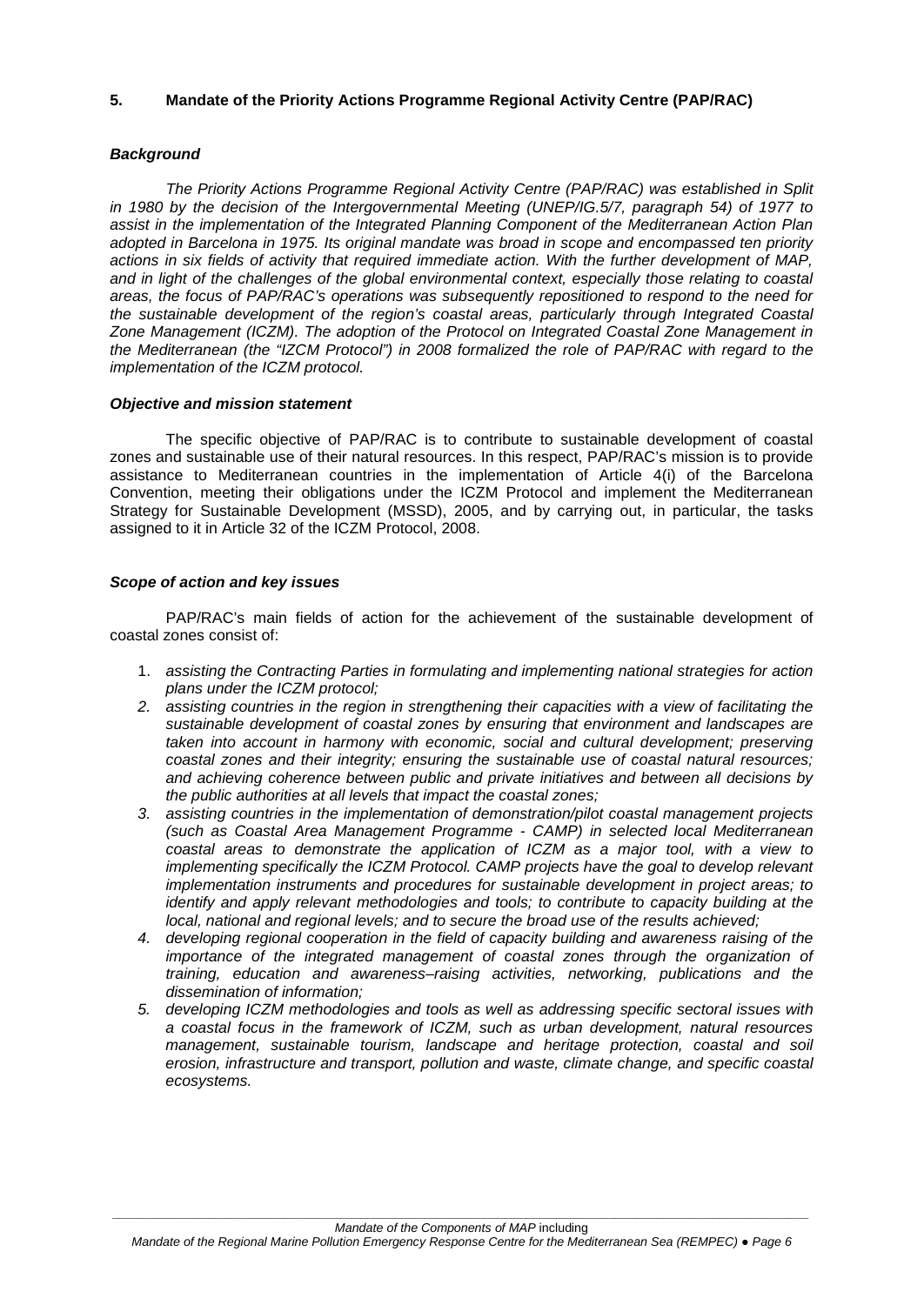#### **6. Mandate of the Specially Protected Areas Regional Activity Centre (SPA/RAC)**

#### *Background*

*The Specially Protected Areas Regional Activity Centre (SPA/RAC) was established in Tunis*  in 1985 by the decision of the Contracting Parties (UNEP/IG.23/11), which entrusted it with *responsibility for assessing the situation of natural and scenic heritage and assisting countries to implement the 1982 Geneva Protocol concerning Specially Protected Areas in the Mediterranean. In 1993, the Contracting Parties indicated their determination to make the Mediterranean a pilot region for application of the Convention on Biological Diversity through the amendment of the Barcelona Convention and the adoption of the 1995 Protocol concerning Specially Protected Areas and Biological Diversity in the Mediterranean (the "SPA/Biodiversity Protocol"), which came into force in 1999.* 

#### *Objective and mission statement*

The specific objective of SPA/RAC is to contribute to the protection and preservation and sustainable management of marine and coastal areas of particular natural and cultural value and threatened and endangered species of flora and fauna.

In this context the mission of SPA/RAC is to provide assistance to the Contracting Parties in meeting their obligations under Articles 4 and 10 of the Barcelona Convention, 1995, and under the Specially Protected Areas and Biodiversity Protocol (SPA/BD Protocol); and implementing the Strategic Action Programme for the Conservation of Biological Biodiversity in the Mediterranean Region (SAP BIO), adopted by the Contracting Parties in 2003, as well as the MSSD and by carrying out the tasks assigned to it in Articles 9, 11(7), and 25 of the SPA/BD Protocol.

#### *Scope of action and key issues*

The SAP/BIO specifies the policy and provides the operational basis for actions by the Contracting Parties to protect marine and coastal biodiversity through an extensive platform for collaboration with international and national organizations, NGOs, donors, and all other stakeholders. In this respect, the SPA/RAC's main fields of action are as follows:

- *1. facilitating and encouraging the development of research to complete the knowledge base and fill in knowledge gaps on marine and coastal biodiversity in the Mediterranean region;*
- *2. facilitating and contributing to inventorying, mapping and monitoring Mediterranean marine and coastal biodiversity and Specially Protected Areas;*
- *3. facilitating and contributing to the assessment and mitigation of the impact of threats on marine and coastal biodiversity, including from unsustainable fisheries practices;*
- *4. contributing to and assisting countries in the conservation of sensitive habitats, species and sites;*
- *5. promoting the establishment of Specially Protected Areas (SPAs) and Specially Protected Areas of Mediterranean Importance in the Mediterranean (SPAMIs) including areas beyond national jurisdiction in conformity with the international legal framework, ensuring their networking and synergies with all relevant regional networks, particularly with Natura 2000 network, with the aim of preventing and reducing the loss of marine and coastal biodiversity; and*
- *6. contributing to capacity-building and technical support and assisting the countries to mobilize additional financial resources to implement the SPA/ Biodiversity Protocol.*

In this regard, taking fully into account of the objectives identified by the Johannesburg World Summit on Sustainable Development (2002), within the context of the principles and approaches identified in the introductory section covering all MAP components, particular emphasis is placed by SPA/RAC in its work on the responsible fisheries principle.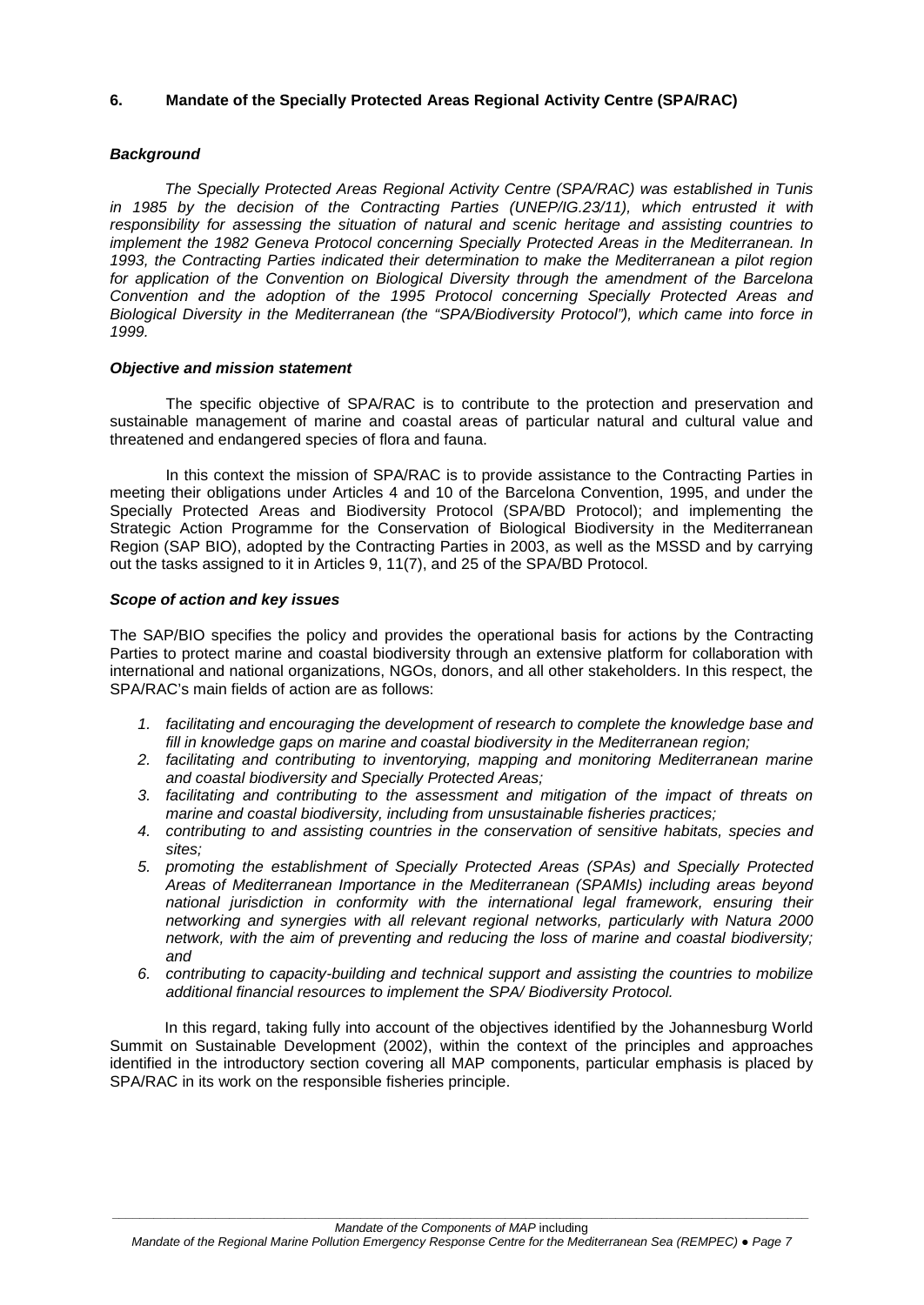#### **7. Mandate of the Regional Activity Centre for Cleaner Production (CP/RAC)**

#### *Background*

*The Regional Activity Centre for Cleaner Production (CP/RAC) was admitted in 1996 by the decision of the Extraordinary Meeting of the Contracting Parties (UNEP/IG.8/7). CP/RAC was originally created to promote and disseminate cleaner production (CP), as defined by UNEP, in the Mediterranean countries. The approach applied nowadays by UNEP is to address production and consumption patterns in an integrated manner to ensure sustainability and sound chemical management. Promoting sustainable production and consumption (SPC) is one of the overarching objectives of the Mediterranean Strategy for Sustainable Development and the Johannesburg Plan of Implementation to achieve sustainable development. In addition CP/RAC was endorsed in May 2009 as a Regional Centre under the Stockholm Convention on Persistent Organic Pollutants (POPs).* 

#### *Objective and mission statement*

The objective of CP/RAC is to contribute to pollution prevention and sustainable and efficient management of services, products and resources based on the SPC integrated approach adopted by UNEP.

In this context, CP/RAC provides assistance to the Contracting Parties in implementing Article 4 of the Barcelona Convention, 1995, Article 5 of the LBS Protocol, 1996 and Article 5.2 of the Hazardous Waste Protocol, 1996 and Article 8 of the Offshore Protocol, 1994, in which sustainable production and consumption plays a crucial role, as well as the other Protocols in which the shift to sustainable production and consumption is key to attain their objectives. CP/RAC also provides assistance to the Contracting Parties in promoting and using mechanisms leading to sustainable patterns of consumption and production.

#### *Scope of action and key issues*

The scope of action and key issues of CP/RAC are the following:

- *1. contributing to creating knowledge for decision makers on the links between the patterns of consumption and production and the environmental degradation of the Mediterranean region;*
- *2. providing technical assistance to the public and private sector of Mediterranean countries for reducing land-based pollution, particularly harmful substances and hazardous waste, through the application of Best Available Techniques (BAT), Best Environmental Practices (BEP), Cleaner Production (CP), the IPPC principles and sound chemical management;*
- *3. boosting green competitiveness as a tool through which managers and industrialists drive Mediterranean small and medium enterprises to succeed in the global market;*
- *4. fostering mechanisms through which sustainable criteria are progressively introduced within the whole consumption-production system of organizations and enterprises: eco-labeling, sustainable procurement, sustainable management of industrial areas, corporate social responsibility, etc.; and*
- *5. promoting sustainable lifestyles that really fit the specific cultural, natural, economic and social heritage of Mediterranean societies and contributing to create information and education for sustainable consumption.*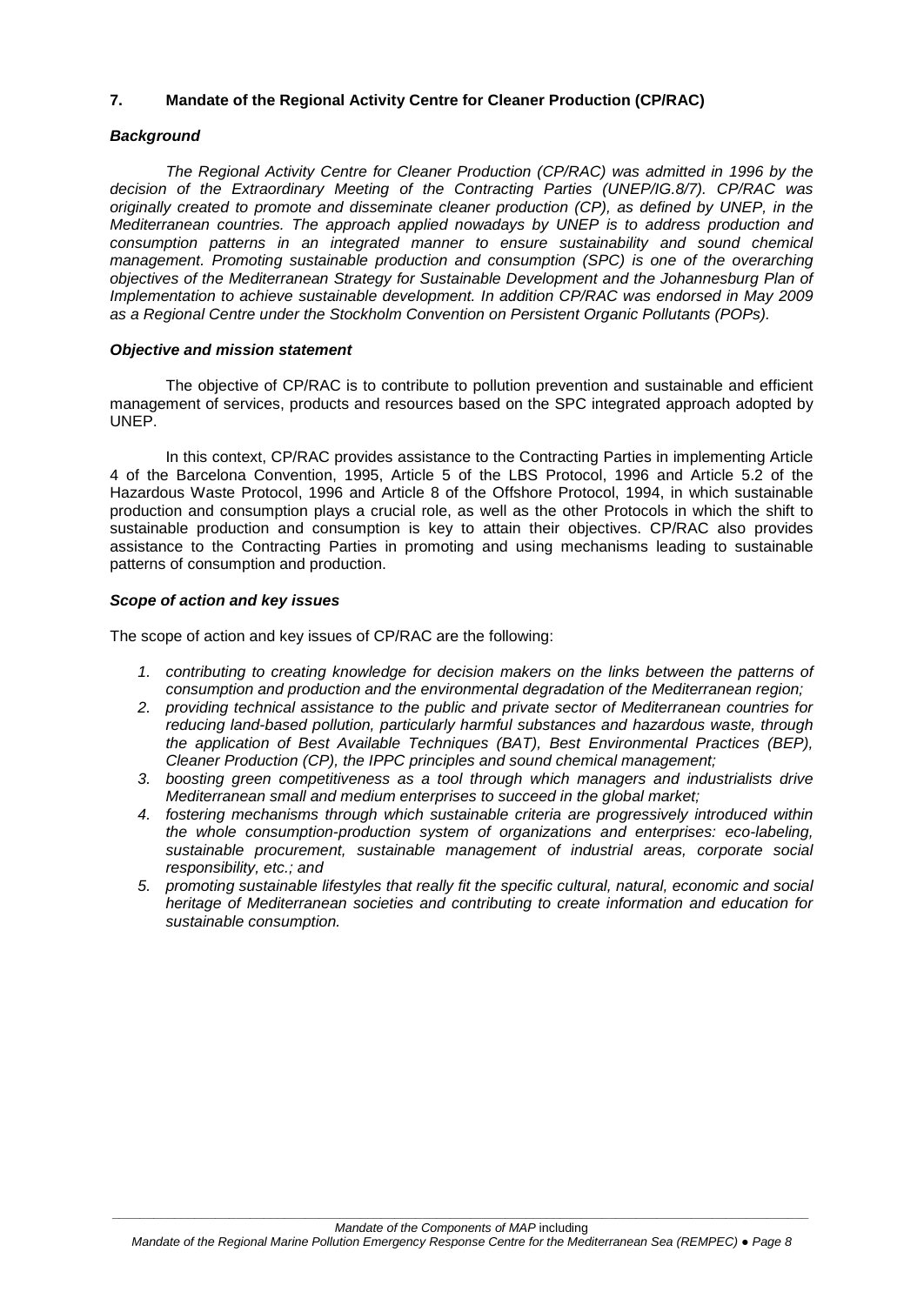#### **8. Mandate of the Regional Activity Centre for Information and Communication (INFO/RAC)**

#### *Background*

*The Regional Activity Centre for Information and Communication (INFO/RAC) was established in 2005 by the decision of the 14th Meeting of the Contracting Parties thus substituting the Regional Activity Centre on Environment Remote Sensing (ERS/RAC) that was admitted as MAP Regional Activity Centre by the 8th Meeting of the Contracting Parties in 1993 (UNEP/IG.3/5).*

*In 2005, at the 14th Meeting of the Contracting Parties, INFO/RAC was mandated* inter alia *to establish a common information management infrastructure (Info MAP) to facilitate and support information and communication activities across MAP.* 

#### *Objective and mission statement*

The objective of INFO/RAC is to contribute to collecting and sharing information, raising public awareness and participation and enhancing decision-making processes at the regional, national and local levels. In this context, the mission of INFO/RAC is to provide adequate information and communication services and infrastructure technologies to Contracting Parties to implement Article 12 on public participation and Article 26 of the Barcelona Convention on reporting, as well as several articles related to reporting requirements under the different Protocols, thus strengthening MAP information management and communication capabilities. With a view to ensuring availability of coherent and scientifically sound environmental knowledge, INFO/RAC will strive for close cooperation with other key environment institutions and international bodies working on environmental data and information management, to progressively move towards a Shared Environmental Information System (SEIS).

#### *Scope of action and key issues:*

INFO/RAC scope of action and key issues are grouped in the following three main thematic areas:

#### **I. Information and communication technology**

- *1. Design and implement a common environmental and spatial data infrastructure and network services (InfoMAP) for internal (UNEP/MAP) and external information among Mediterranean coastal States as a support to the Contracting Parties in carrying out coordinated activities at the national and regional levels, for the full implementation of the Barcelona Convention, its Protocols and the MSSD.*
- *2. Promote networking on Information and Communication technology.*
- *3. Provide technical assistance to Contracting Parties in on-line reporting activities.*

#### **II. Information sharing, communication, education, training and awareness-raising**

In close coordination with the Coordinating Unit and other MAP components, INFO/RAC will:

- *1. Improve the environmental and spatial data flows management, information sharing and reporting mechanisms, through regional cooperation and appropriate training.*
- *2. Improve the MAP corporate communication, promote education initiatives and participation and ownership of Contracting Parties.*
- *3. Establish long-term, working partnerships among MAP Components, the Contracting Parties to the Barcelona Convention, non-governmental organizations and other stakeholders.*
- *4. Promote public participation and raise awareness on the activities of UNEP/MAP, of the Barcelona Convention and of related programmes on the environmental and sustainable development policies of individual member states of the Convention.*

#### **III. Dissemination of results from environmental research and from innovative observation and monitoring technology**

*1. Strengthen the knowledge base for bridging the gap between science, environmental monitoring and policy making in the Mediterranean region, taking into account existing efforts at the Euro-Mediterranean level to focus on good practices relevant to the implementation of the Barcelona Convention and of the MSSD.*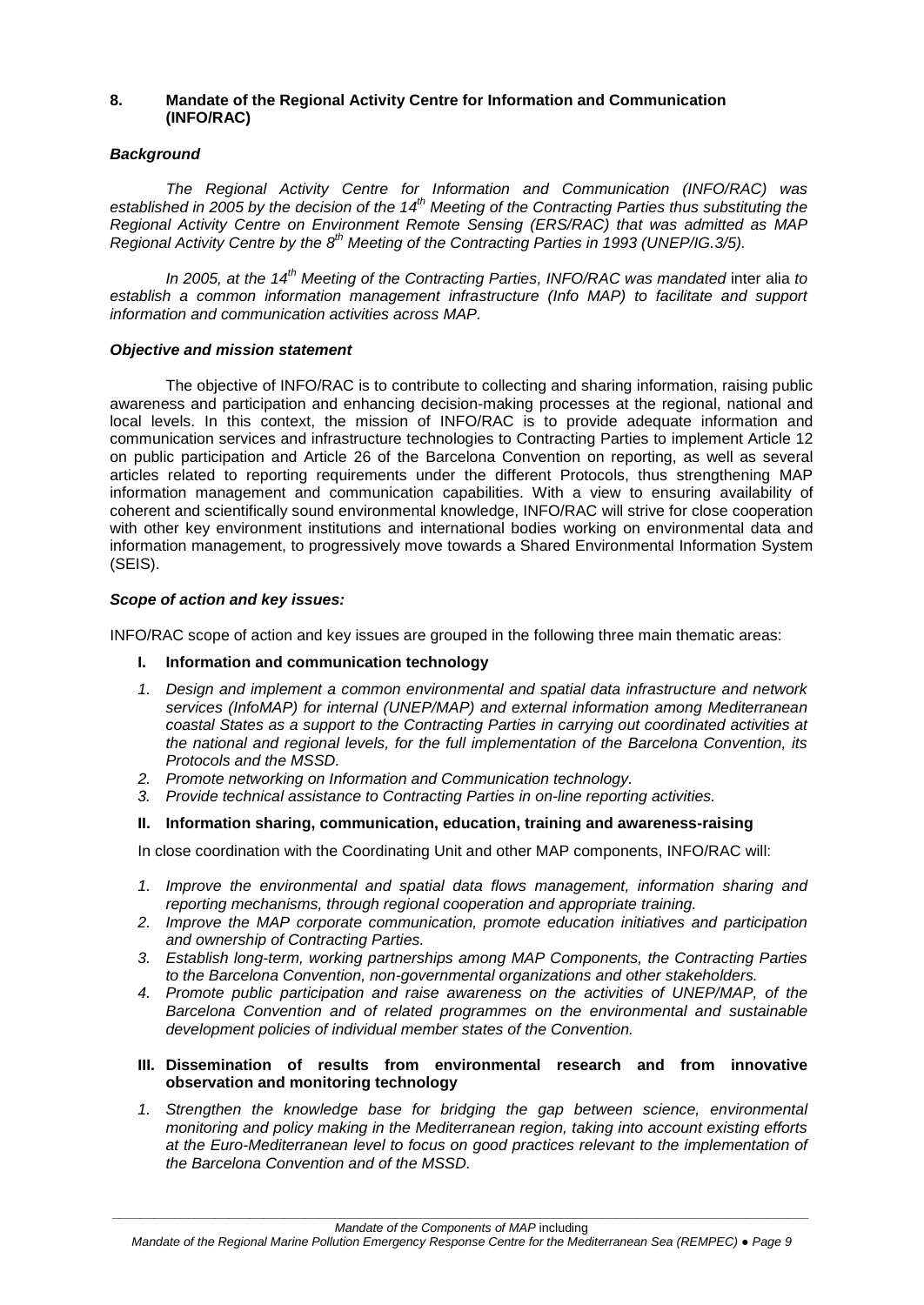*2. Promote the sharing of experiences and results stemming from environmental research and innovative technologies, including those resulting from earth observation initiatives relevant to the Mediterranean environment and sustainable development such as the Group on Earth Observations (GEO) and the Global Monitoring for the Environment and Security (GMES).*

INFO/RAC will promote the use of the best available ICT for the reduction of the overall ecological footprint of MAP's components, contributing to the greening of the Barcelona Convention.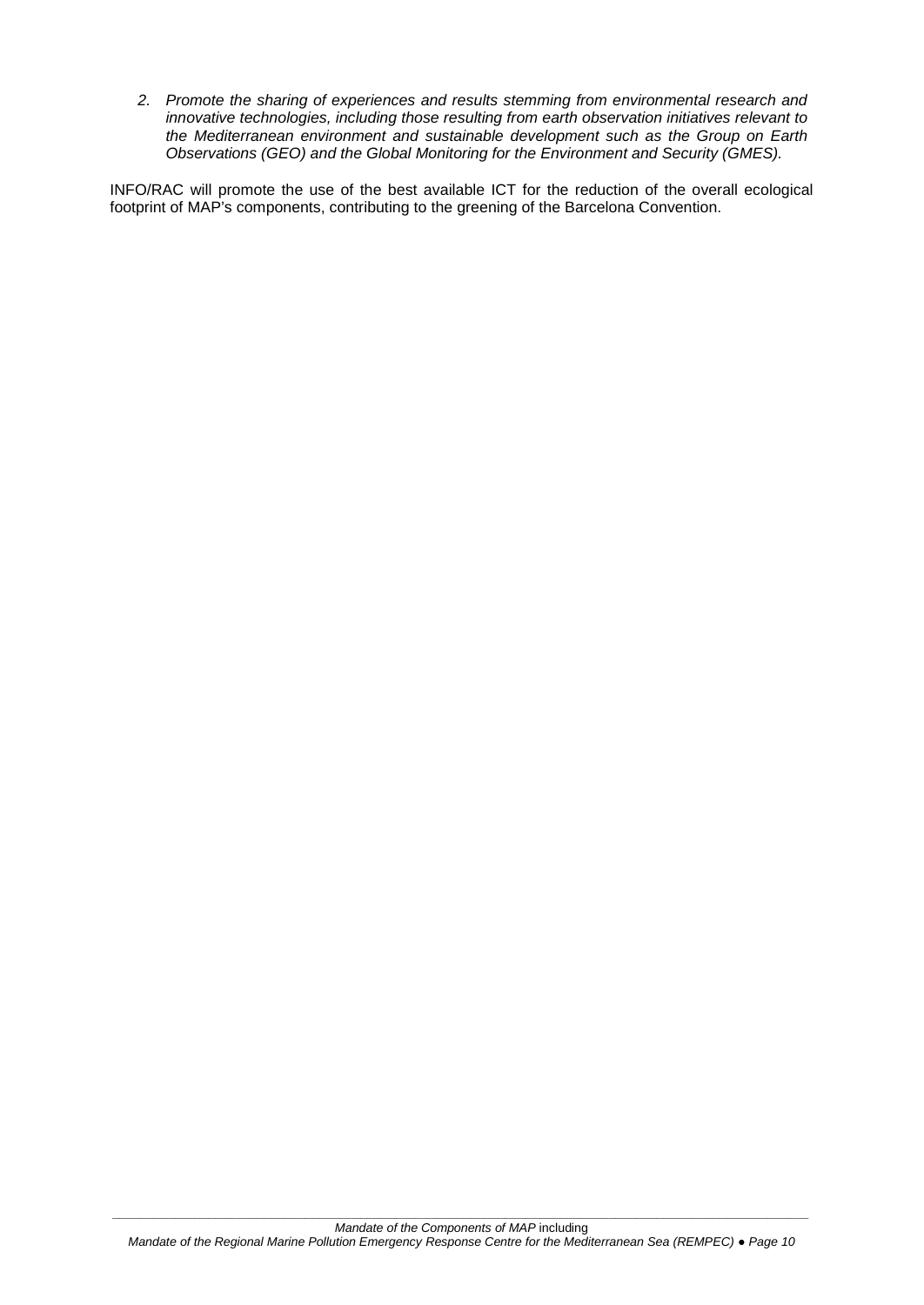#### **APPENDIX I MAP COMPONENTS SOURCE OF FUNDING**

| Source of Funding/<br>RAC Programme                           | <b>MED POL</b>                                                                                                                                                                                                                                                                                                                      | <b>REMPEC</b>                                                                                                                                                                                                                                                                                                                                                                                                                                                           | <b>BLUE PLAN</b>                                                                                                                                                                                                                                                                                                                                                | PAP/RAC                                                                                                                                                                                                                                         | <b>SPA/RAC</b>                                                                                                                                                                                                                                                                                                                                                        | CP/RAC                                                                                                                                                                    | <b>INFO/RAC</b>                                                                                                                                                                                                   |
|---------------------------------------------------------------|-------------------------------------------------------------------------------------------------------------------------------------------------------------------------------------------------------------------------------------------------------------------------------------------------------------------------------------|-------------------------------------------------------------------------------------------------------------------------------------------------------------------------------------------------------------------------------------------------------------------------------------------------------------------------------------------------------------------------------------------------------------------------------------------------------------------------|-----------------------------------------------------------------------------------------------------------------------------------------------------------------------------------------------------------------------------------------------------------------------------------------------------------------------------------------------------------------|-------------------------------------------------------------------------------------------------------------------------------------------------------------------------------------------------------------------------------------------------|-----------------------------------------------------------------------------------------------------------------------------------------------------------------------------------------------------------------------------------------------------------------------------------------------------------------------------------------------------------------------|---------------------------------------------------------------------------------------------------------------------------------------------------------------------------|-------------------------------------------------------------------------------------------------------------------------------------------------------------------------------------------------------------------|
| Principle source of<br>funding for activities<br>and staffing | <b>MTF</b>                                                                                                                                                                                                                                                                                                                          | <b>MTF</b>                                                                                                                                                                                                                                                                                                                                                                                                                                                              | <b>MTF</b><br>Government of France                                                                                                                                                                                                                                                                                                                              | <b>MTF</b>                                                                                                                                                                                                                                      | <b>MTF</b>                                                                                                                                                                                                                                                                                                                                                            | Government of Spain<br>through the Ministry of<br>Environment, Marine and<br>Rural Affairs and the<br>Catalan Department of<br><b>Environment and Housing</b>             | Government of Italy<br>subject to the national<br>budgetary rules                                                                                                                                                 |
| Additional source of<br>funding                               | Mediterranean countries,<br><b>Global Environment Facility</b><br>(GEF), European<br>Commission, World Bank,<br>European Investment Bank<br>(EIB), Fond Français pour<br>l'Environnement Mondial<br>(FFEM), spontaneous<br>proposals from sponsors,<br>including volunteer countries<br>and partnership with the<br>private sector. | Government of Malta<br>limited to the provision of<br>premises, International<br>Maritime Organization<br>(IMO) re part of the salary<br>cost of one staff member.<br>IMO Integrated Technical<br>Cooperation Programme<br>(ITCP), French oil<br>industry, voluntary<br>contributions from<br>Contracting Parties and<br>Partners, European<br>Commission funded<br>projects and ad hoc<br>projects concluded with<br>public or partnership with<br>the private sector. | Mediterranean<br>countries, European<br>Commission, European<br>Investment Bank.<br>French Agency for<br>Development, Spanish<br>Agency for International<br>Development and<br>Cooperation, World<br>Bank, private<br>companies,<br>spontaneous proposals<br>from sponsors,<br>including volunteer<br>countries and<br>partnership with the<br>private sector. | Government of Croatia<br>limited to the provision of<br>premises and the coverage<br>of some of the operating<br>costs, spontaneous<br>proposals from sponsors,<br>including volunteer countries<br>and partnership with the<br>private sector. | Government of Tunisia,<br><b>Global Environment Facility</b><br>(GEF), World Bank,<br>Fond Français pour<br>l'Environnement Mondial<br>(FFEM), European<br>Commission, Spanish<br>Agency for International<br>Development and<br>Cooperation, spontaneous<br>proposals from sponsors,<br>including volunteer countries<br>and partnership with the<br>private sector. | <b>Global Environment Facility</b><br>(GEF), MTF, spontaneous<br>proposals from sponsors,<br>including volunteer countries<br>and partnership with the<br>private sector. | MTF, Global<br><b>Environment Facility</b><br>(GEF), ISPRA (in kind),<br>sponsorships,<br>spontaneous proposals<br>from sponsors, including<br>volunteer countries and<br>partnership with the<br>private sector. |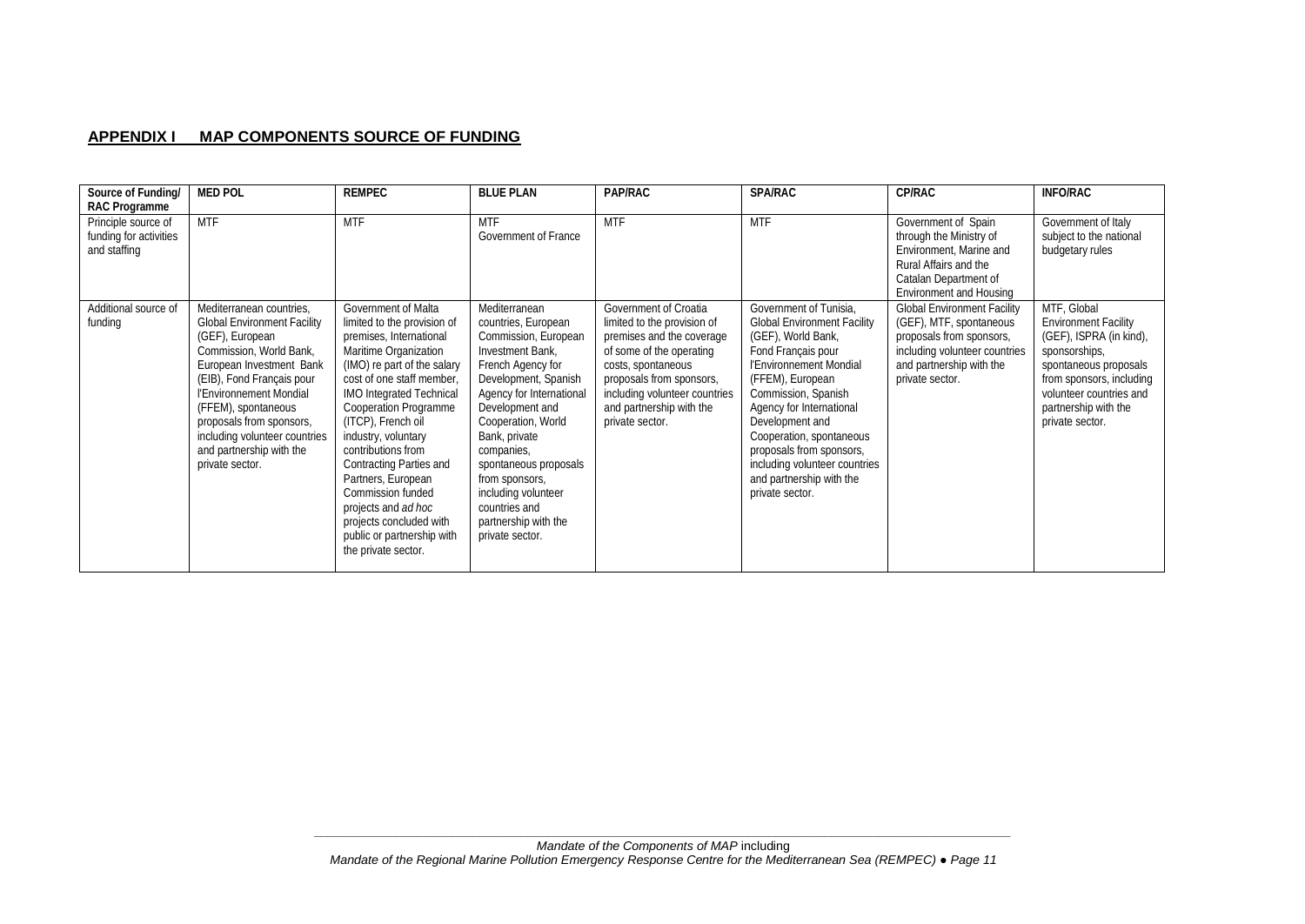### **APPENDIX II MAP COMPONENTS SYNERGY TABLE**

#### **For the actions identified in the following table, two or more MAP Components will collaborate to achieve shared goals:**

|                  | <b>CP RAC</b>                                                                                                                                                                         | <b>INFO RAC</b>                                                                                                                                                                                                                                                | <b>SPARAC</b>                                                                                                                                                                                                                                                                                                                                   | <b>PAP RAC</b>                                                                                                                                                                                                                                                                                               | <b>BLUE PLAN</b>                                                                                                                                                 | <b>REMPEC</b>                                  |
|------------------|---------------------------------------------------------------------------------------------------------------------------------------------------------------------------------------|----------------------------------------------------------------------------------------------------------------------------------------------------------------------------------------------------------------------------------------------------------------|-------------------------------------------------------------------------------------------------------------------------------------------------------------------------------------------------------------------------------------------------------------------------------------------------------------------------------------------------|--------------------------------------------------------------------------------------------------------------------------------------------------------------------------------------------------------------------------------------------------------------------------------------------------------------|------------------------------------------------------------------------------------------------------------------------------------------------------------------|------------------------------------------------|
| <b>MEDPOL</b>    | Implementation of art 5.1,<br>5.2, 5.3 of the LBS protocol.                                                                                                                           | Data management and presentation,<br>reporting, public awareness, infoMAP<br>node development, PRTR development<br>and training.                                                                                                                               | Regional assessment of the state of the<br>ecosystems, implementation of the assessment<br>component of the Eco-system Approach project.                                                                                                                                                                                                        | Marine pollution, LBS pollution component in<br>CAMPs, marine pollution and Ecosystem<br>Approach project.                                                                                                                                                                                                   | Indicators and follow up of urban<br>waste management and marine<br>pollution component of MSSD<br>and climate change, report on<br>Environment and Development. | Pollutant load<br>from shipping<br>activities. |
| <b>REMPEC</b>    | SPC regarding shipbuilding<br>and ship recycling<br>(including pleasure craft).                                                                                                       | InfoMAP node development, state of play<br>on EO technology, near real time data<br>acquisition and sharing, awareness<br>raising, educational and information<br>activities.                                                                                  | Management of invasive species in the<br>framework of the management of the<br>BallastWater, management of Particularly<br>Sensitive Sea Areas (PSSA), impact of shipping<br>on marine and coastal biodiversity sensitivity<br>mapping regarding protected marine and coastal<br>flora and fauna, wild life protection in case of<br>emergency. | Port infrastructure planning, including<br>marinas, sensitivity mapping as regard<br>contingency planning.                                                                                                                                                                                                   | Implementation and follow up of<br>the transport chapter of the<br>MSSD, climate change,<br>report on Environment and<br>Development.                            |                                                |
| <b>BLUE PLAN</b> | Follow up to water, energy<br>sustainable cities, climate<br>change, implementing<br>MSSD (specifically water<br>and energy priorities),<br>report on Environment and<br>Development. | Collection, compilation, management of<br>data and statistics underlining MSSD<br>indicators, Blue Plan Info System /<br>MISED.                                                                                                                                | Assessment of services rendered by marine and<br>coastal ecosystems, sustainable management of<br>marine and natural coastal resources, climate<br>change and Biodiversity, report on Environment<br>and Development.                                                                                                                           | Follow up of various chapters of MSSD,<br>development of land use planning tools<br>adapted to coastal zone, climate change,<br>indicators, prospective studies, report on<br>Environment and Development, water<br>resources, tourism development, urban and<br>rural development participatory approaches. |                                                                                                                                                                  |                                                |
| <b>PAP RAC</b>   | Awareness raising and<br>training on cleaner<br>production, assessment<br>and awareness raising on<br>SPC for the coastal zone<br>management.                                         | Web site development, data<br>management, dissemination activities,<br>remote sensing,<br>infoMAP node development, ICZM<br>protocol reporting obligation.                                                                                                     | Management of marine and coastal SPA<br><b>Biodiversity component in CAMPs</b>                                                                                                                                                                                                                                                                  |                                                                                                                                                                                                                                                                                                              |                                                                                                                                                                  |                                                |
| <b>SPA RAC</b>   | Sustainable management<br>of marine and coastal<br>natural resources.                                                                                                                 | InfoMAP node protocol, data set on<br>protected areas and biodiversity habitat,<br>endangered species, research data and<br>dissemination, data management,<br>information and awareness raising,<br>educational documentary on<br>Mediterranean biodiversity. |                                                                                                                                                                                                                                                                                                                                                 |                                                                                                                                                                                                                                                                                                              |                                                                                                                                                                  |                                                |
| <b>INFO RAC</b>  | Dissemination of material<br>on SPC, educational kit.                                                                                                                                 |                                                                                                                                                                                                                                                                |                                                                                                                                                                                                                                                                                                                                                 |                                                                                                                                                                                                                                                                                                              |                                                                                                                                                                  |                                                |
|                  |                                                                                                                                                                                       |                                                                                                                                                                                                                                                                |                                                                                                                                                                                                                                                                                                                                                 |                                                                                                                                                                                                                                                                                                              |                                                                                                                                                                  |                                                |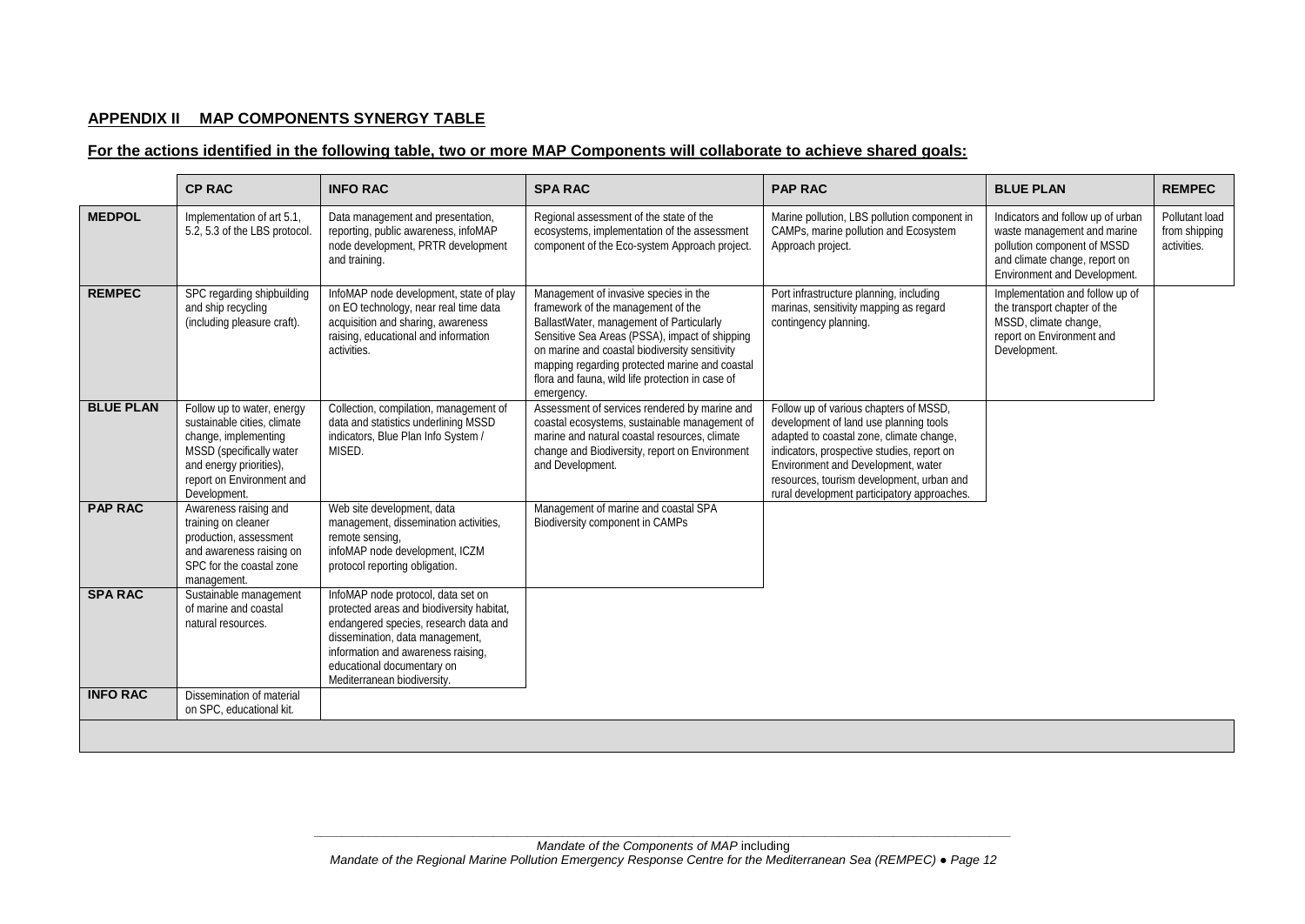## **APPENDIX III : MAP COMPONENT PARTNERSHIP TABLE**

| <b>TITLES</b> | <b>MEDPOL</b>     | <b>REMPEC</b>                   | <b>BLUE PLAN</b>                | <b>PAP RAC</b>             | <b>SPA RAC</b>                  | <b>INFO RAC</b>           | <b>CP RAC</b>             |
|---------------|-------------------|---------------------------------|---------------------------------|----------------------------|---------------------------------|---------------------------|---------------------------|
| Partners and  | WHO, IAEA,        | International Maritime          | TEEB. IUCN. WWF.                | IOC-UNESCO, FAO,           | Mediterranean Countries and     | UNEP/GRID, UNEP Live,     | ASCAME.                   |
| Partnership   | London            | Organization (IMO),             | Tour du Valat, CEDARE,          | <b>IUCN Mediterranean,</b> | National Institutions,          | UNEP/OARE, UNEP           | Business Med.             |
|               | Convention        | European Chemical               | CIHEAM, Water                   | WWF, EEA, UNDP,            | CBD, Bonn Convention (CMS),     | Infoterra, GEO/GEOSS,     | <b>Cleaner Production</b> |
|               | and Protocol,     | Industry Council (CEFIC),       | Mediterranean Institute.        | GTZ, Partners (project     | Bern Convention, CGPM (FAO),    | EEA/Eionet, INSPIRE/SEIS. | National Centres.         |
|               | Basel Convention. | ICE Network.                    | Obeservatoire méditerranéen     | based) from Black          | <b>IUCN Mediterranean, WWF-</b> | GMES, EU Green spider,    | UNITAR, RECETOX,          |
|               | MEhSIP/EIB,       | <b>International Tanker</b>     | de l'énergie, FEMISE, different | Sea, Baltic,               | MedPo, BirdLife International,  | ENP, MEDSTAT/Env, EC      | <b>Regional Centres</b>   |
|               | OSPAR,            | <b>Owners Pollution</b>         | Mediterranean and European      | NGOs from                  | ACCOBAMS, MedPAN,               | FP7, CORDIS, EMODNET,     | under Stockholm           |
|               | HELCOM,           | <b>Federation Limited</b>       | institutions dealing with       | Mediterranean              | Other NGOs (MEDASSET,           | EuroMed, MIRA/MoCo,       | Convention, CSIC          |
|               | MIO/ECSDE.        | (ITOPF), Sea Alarm              | sustainable development in      | countries (Coast Day       | GREEN PEACE, TETHYS).           | Cosmo-SkyMed.             | Sarria, Chemical          |
|               | EUROCHLOR,        | Foundation, International       | the region.                     | activities), UNCCD.        |                                 |                           | Institute, Basel          |
|               | European          | Petroleum Industry              |                                 |                            |                                 |                           | Convention Centre in      |
|               | Chemical Industry | Environmental                   |                                 |                            |                                 |                           | Egypt, UNEP-DTIE.         |
|               | Council (CEFIC)   | <b>Conservation Association</b> |                                 |                            |                                 |                           |                           |
|               | CEFIC, ASCAME,    | (IPIECA), Mediterranean         |                                 |                            |                                 |                           |                           |
|               | HELMEPA.          | Oil Industry Group              |                                 |                            |                                 |                           |                           |
|               | <b>CLEANUP</b>    | (MOIG), International           |                                 |                            |                                 |                           |                           |
|               | GREECE.           | Ocean Institute (IOI).          |                                 |                            |                                 |                           |                           |
|               | UNADEP.           |                                 |                                 |                            |                                 |                           |                           |
|               |                   |                                 |                                 |                            |                                 |                           |                           |

All MAP partners collaborate with the following partners: **WB, GEF, FFEM, Horizon 2020, Other Regional Seas, EEA, Mediterranean Operational Oceanographic Network (MOON), UN and UNEP Conventions, UN Regional Seas**.